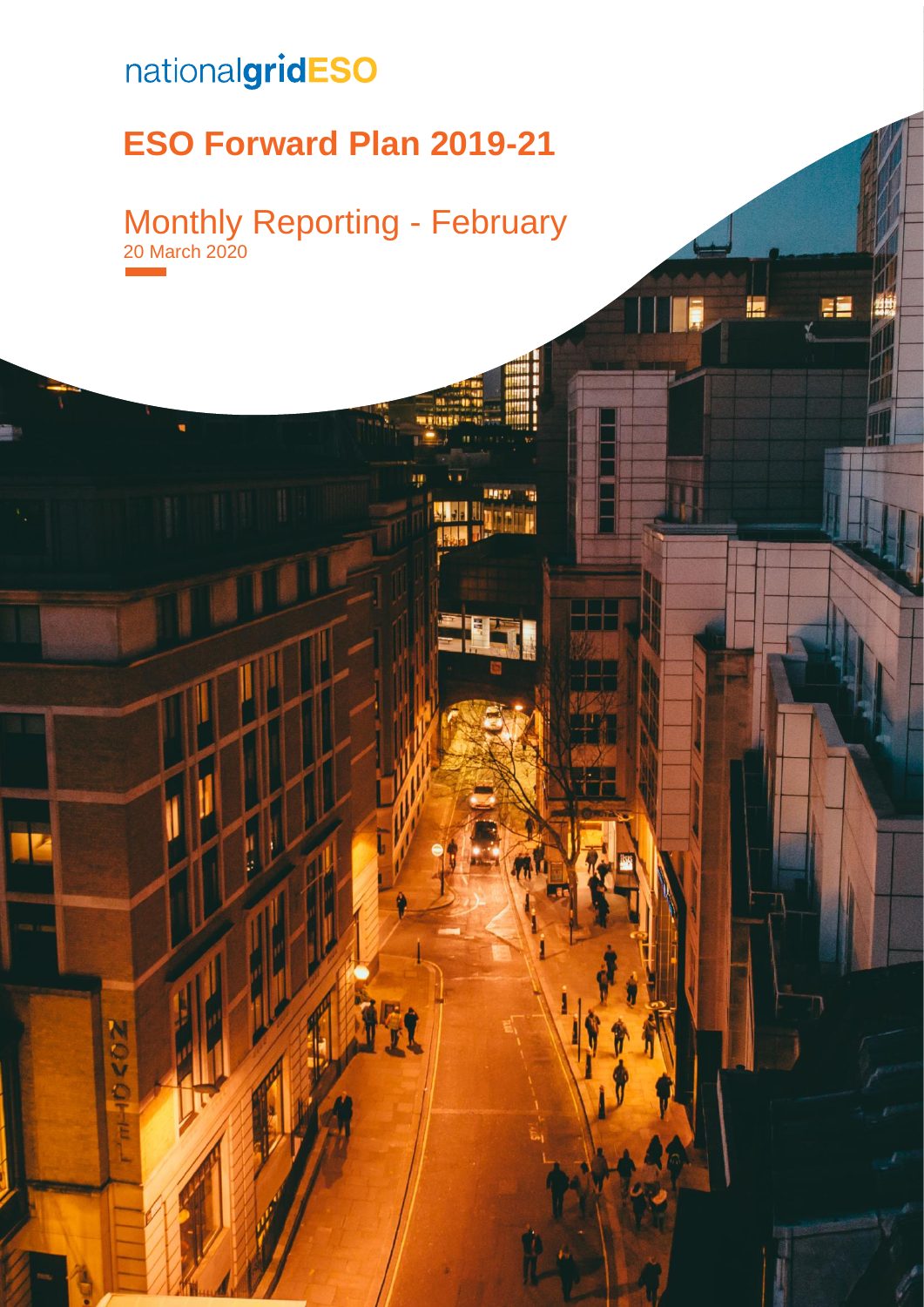<span id="page-1-1"></span>

Welcome to our monthly performance report for February 2020. Each month we report on a subset of metrics, which have data available at monthly granularity. Our third quarterly report was [published](https://www.nationalgrideso.com/document/148691/download)<sup>1</sup> in January, and gave a fuller picture of our performance so far for the 2019-20 reporting year including an update on our progress against the deliverables set out in our current [Forward](https://www.nationalgrideso.com/document/140736/download)  [Plan](https://www.nationalgrideso.com/document/140736/download)<sup>2</sup>.

We now report our progress against our deliverables on the Forward Plan [tracker](https://www.nationalgrideso.com/about-us/business-planning-riio/how-were-performing)<sup>3</sup> which is updated monthly on our website.

A summary of our monthly metrics covering February is shown in [Table 1](#page-1-0) below.

#### **Contents**

| Role 1 Managing system balance<br>and operability2                                              |
|-------------------------------------------------------------------------------------------------|
| Role 2 Facilitating Competitive                                                                 |
| Roles 3 & 4 Facilitating whole<br>system outcomes and<br>supporting competition in<br>networks9 |

| <b>Metric</b>                             | <b>Performance</b>                                                                          | <b>Status</b> |
|-------------------------------------------|---------------------------------------------------------------------------------------------|---------------|
| <b>Balancing cost management</b>          | £145.0m outturn against £84.5m benchmark                                                    |               |
| <b>Energy forecasting accuracy</b>        | Demand forecast error worse than the target;<br>wind forecast error better than the target. |               |
| <b>Month-ahead BSUoS forecast</b>         | 19.7% forecasting error                                                                     |               |
| <b>System access management</b>           | 2.61/1000 cancellations                                                                     |               |
| <b>Connections agreement management</b>   | 100%                                                                                        |               |
| <b>Right first time connection offers</b> | 92%                                                                                         |               |
|                                           |                                                                                             |               |

- **Exceeding expectations**
- **Meeting expectations**
- **Below expectations**

<span id="page-1-0"></span>*Table 1: Summary of monthly metrics*

You can find out about our vision, plans, deliverables and full metric suite in the [Forward Plan](https://www.nationalgrideso.com/about-us/business-plans/forward-plans-2021)  [pages](https://www.nationalgrideso.com/about-us/business-plans/forward-plans-2021) of our website<sup>4</sup>. We welcome feedback on our performance reporting to [box.soincentives.electricity@nationalgrideso.com](mailto:box.soincentives.electricity@nationalgrideso.com) .



Louise Schmitz

ESO Regulation Senior Manager

<sup>3</sup> <https://www.nationalgrideso.com/document/162046/download>

<sup>1</sup> <https://www.nationalgrideso.com/document/161531/download>

<sup>2</sup> <https://www.nationalgrideso.com/document/140736/download>

<sup>4</sup> <https://www.nationalgrideso.com/about-us/business-plans/forward-plans-2021>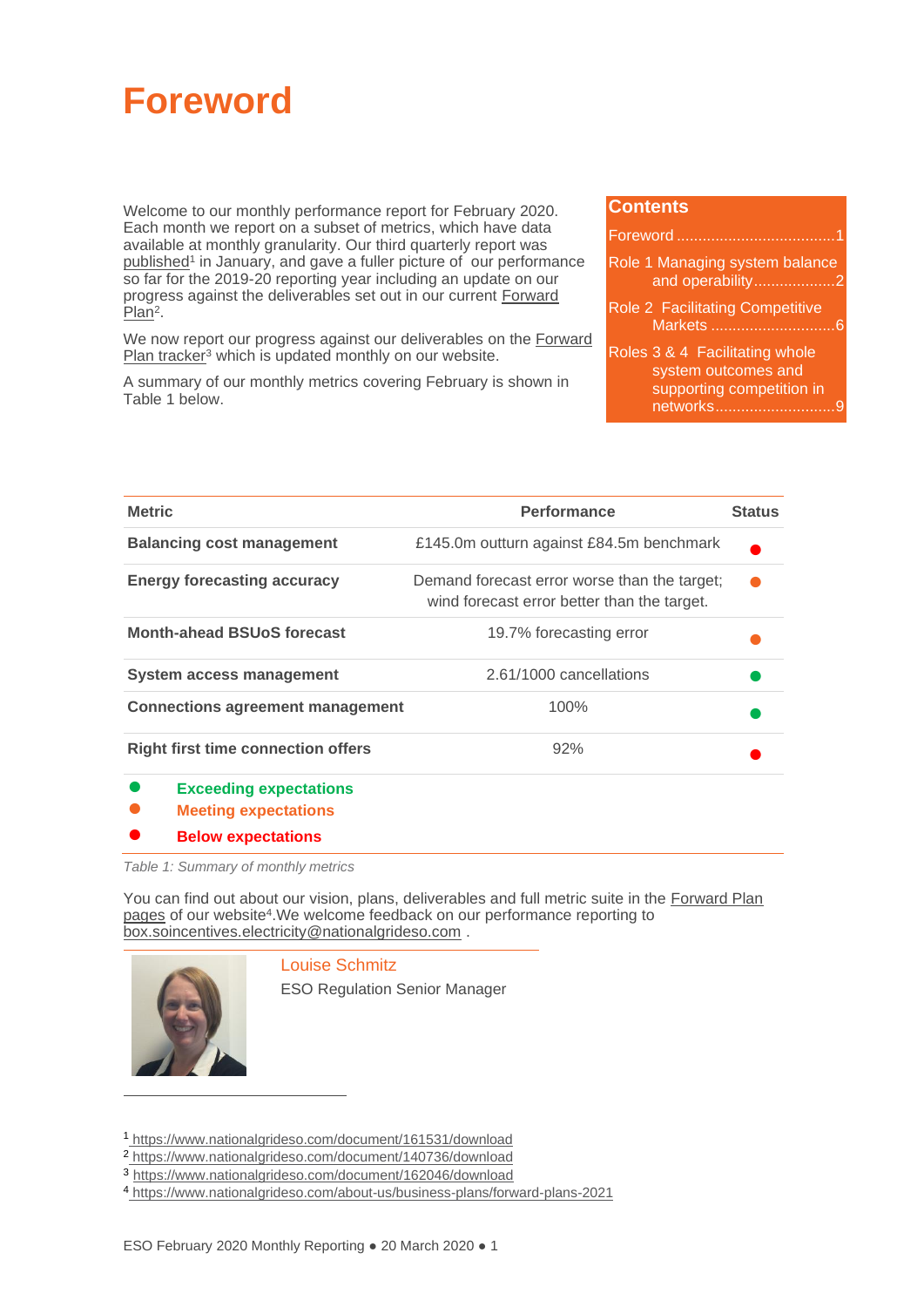# **Role 1 Managing system balance and operability**

**Operate the system safely and securely, whilst driving overall efficiency and transparency in balancing strategies across time horizons**

**Support market participants to make informed decisions by providing user friendly, comprehensive and accurate information**

## **Metric 1 – Balancing cost management**

## February 2020 Performance

For monthly breakdown of costs, please refer to our **balancing costs webpages**<sup>5</sup>.

<span id="page-2-0"></span>

|                                                        | Apr  | <b>May</b> | Jun  | Jul         | Aug   | <b>Sep</b> | Oct         | <b>Nov</b> | <b>Dec</b> | Jan   | Feb   | <b>Mar</b> | <b>Total</b>    |
|--------------------------------------------------------|------|------------|------|-------------|-------|------------|-------------|------------|------------|-------|-------|------------|-----------------|
| Benchmark cost<br>$(\text{Em})$                        | 83.2 | 97.5       | 75.3 | 85.6        | 87.4  | 96.6       | 103.3       | 98.4       | 91         | 82.6  | 81.9  | 81.1       | 1063.9          |
| Additional cost<br>forecast due to<br>WHVDC fault (£m) | 11.3 | 11.3       |      | $\mathbf 0$ | 0.5   | -1         | $\mathbf 0$ | 1.5        | 0          | 8.1   | 2.6   | 0          | 37.3            |
| <b>Benchmark</b><br>adjusted for<br>WHVDC (£m)         | 94.5 | 108.7      | 76.3 | 85.6        | 87.9  | 97.6       | 103.3       | 99.9       | 91         | 90.7  | 84.5  | 81.1       | 1101            |
| Outturn cost (£m)                                      | 80.1 | 60.7       | 85.5 | 67.2        | 105.0 | 107.3      | 129.7       | 84.4       | 127.3      | 144.7 | 145.0 |            | 1136.9<br>[YTD] |

*Table 2: Monthly balancing cost benchmark and outturn.*

*Note that we are including an adjusted benchmark figure due to restrictions on Western HVDC link availability during April, May, June, August, September, November, January and February as these events were outside of our control.*

<sup>5</sup> <https://www.nationalgrideso.com/balancing-data>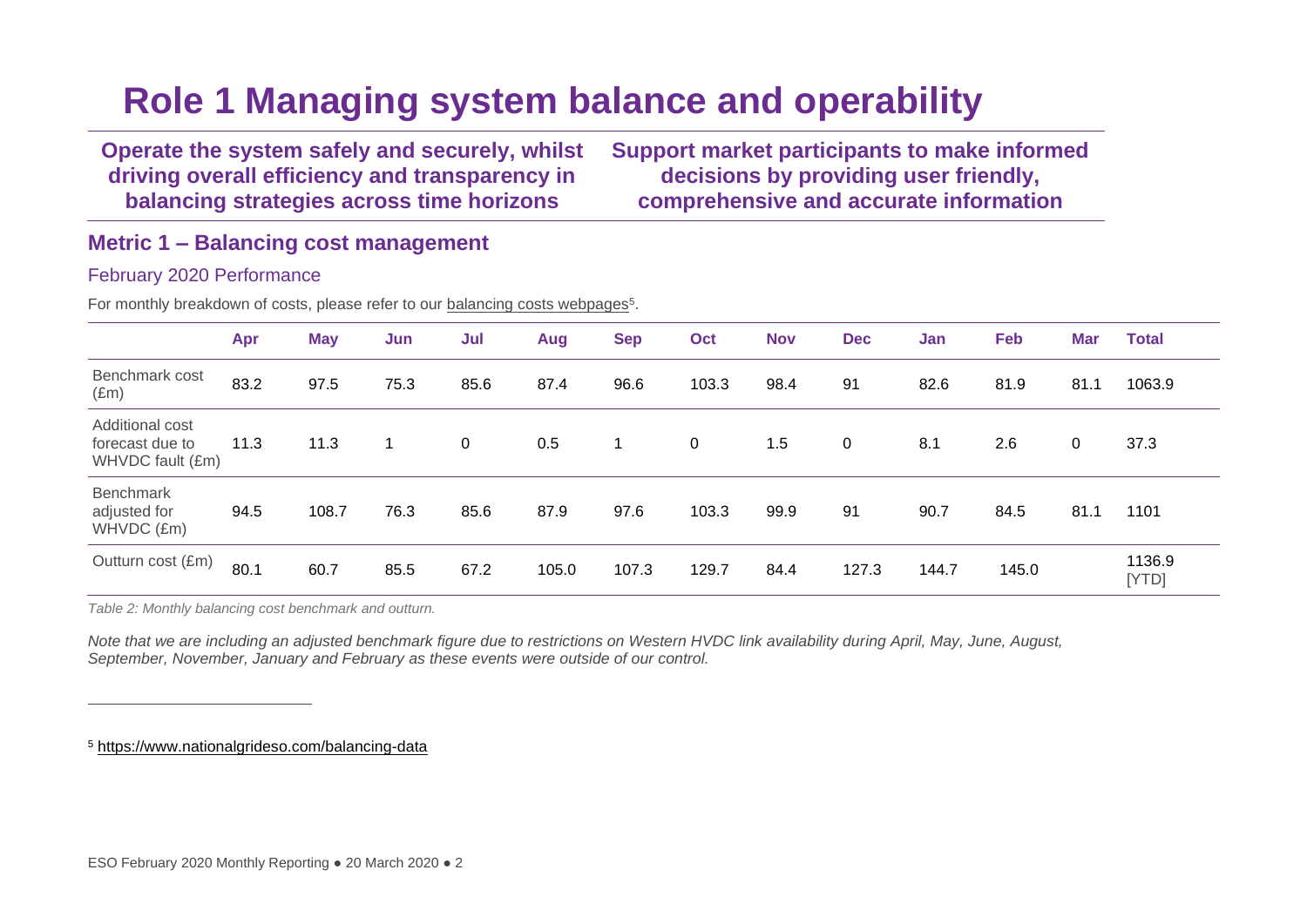*To apply seasonality to the monthly benchmark figures, we have apportioned the calculated benchmark for the year (£1063.9m) across the 12 months in the same ratio as our [year-ahead monthly BSUoS forecast](https://www.nationalgrideso.com/document/141946/download)<sup>6</sup> . Note that outturn cost excludes cost associated with Black Start.*

## **Supporting information**

The total balancing cost outturned at £145m, significantly above the benchmark cost of £84.5m. This was a result of high winds and was further impacted by the unavailability of the Western Link HVDC.

The total cost for system actions (constraints) in February 2020 was around £100m, which is an increase from the previous month of nearly £6m. The high levels of Scottish Wind, including storms Ciara and Dennis on consecutive weekends meant that large volumes of actions were required to manage the power flow restrictions in place in Scotland and on the England-Scotland boundary due to sustained high wind levels at times of low demand. Later in the month, a combination of planned outages and network faults caused further restrictions on the network and resulted in costs being incurred to manage this. The high levels of wind along with low demand and mild temperatures led to low levels of inertia and consequently high RoCoF costs.

<sup>6</sup> <https://www.nationalgrideso.com/document/141946/download>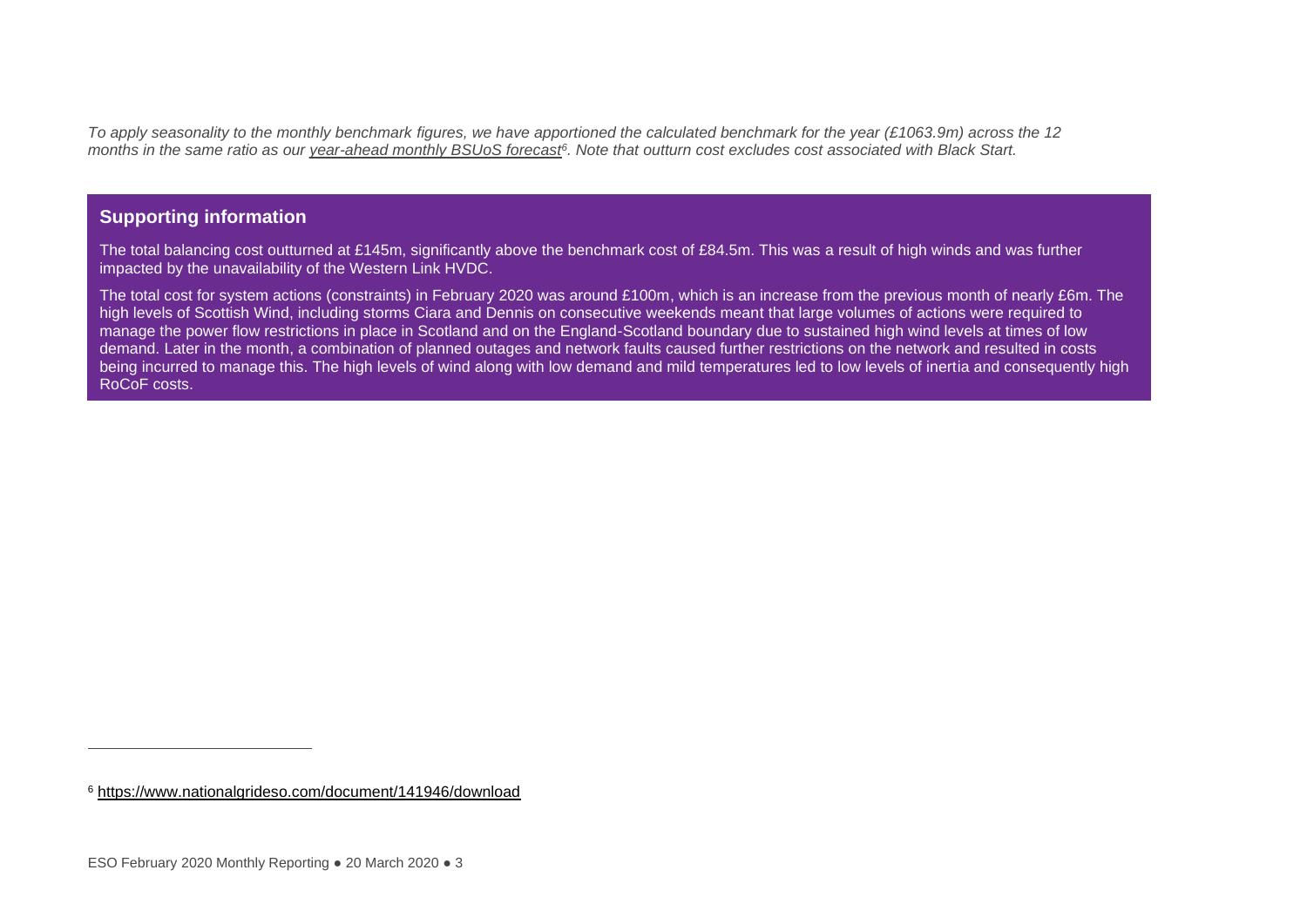## **Metric 3 – Energy forecasting accuracy**

## February 2020 Demand Forecasting Performance

[Figure 1: Demand Forecasting Performance,](#page-4-0) shows our performance for this month as the green histogram against the blue target line.



**Supporting information**

In February 2020, our day ahead demand forecast performance was just worse than the target of 635MW. February's MMAE (monthly mean absolute error) was 653.7MW. This was only the 3rd month in this financial year (2019-20) for which the target hasn't been met.

February 2020 saw 3 storms hit the UK, over the 2<sup>nd</sup>, 3<sup>rd</sup> and 4<sup>th</sup> weekend periods. As well as the storms themselves, resulting flooding and impact in the days following saw underlying demand vary in a more unpredictable manner than is typically observed. Of the 3 storms, the first, storm Ciara, was the most impactful on demand errors.

#### Performance benchmarks

At the end of the year, we will count how many months we have met our targets and apply the benchmarks:

Below benchmark: 0-5 months: In line with benchmark: 6-8 months; • Exceeds benchmark: 9-12 months.

<span id="page-4-0"></span>*Figure 1: Demand Forecasting Performance*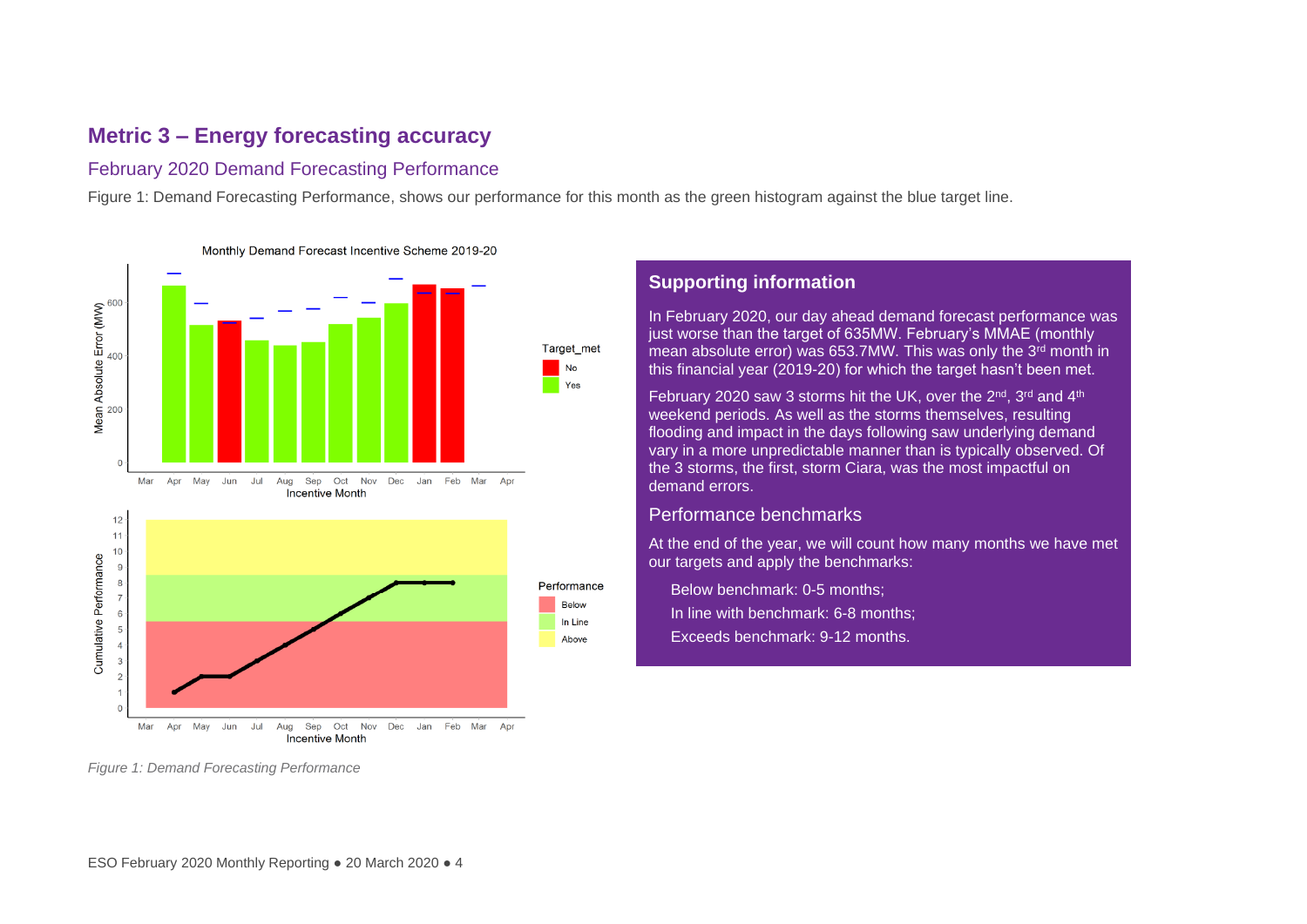### February 2020 Wind Generation Performance

[Figure 2: Wind Forecasting Performance,](#page-5-0) shows our performance this month as the green histogram, against the blue monthly target.



Monthly Wind Forecast Incentive Scheme 2019-20

## **Supporting information**

In February 2020, our day ahead wind forecasts were better than the target of 5.33%. February's MMAPE (mean monthly absolute percentage error) was 4.63%.

There were three major storms that passed over the UK in February these were: Ciara (Sunday 9th February), Dennis and Jorge (Saturday 29th February)

Firstly, we received ample warning and accurate forecasts from our weather provider with regard to Storm Ciara. Monitoring this closely as it approached, arrived and departed was a key part of our strategy. Many of the newer wind farms have not experienced wind speeds greater than 20m/s and so Storm Ciara gave us an opportunity to learn more precisely the effect that higher wind speeds would have.

Secondly, during wind speeds between 16m/s and 23m/s the power curve for wind turbines flattens off. This means that an error in forecast wind speed between 16 m/s to 23 m/s results in a reduced wind power forecast error. Hence in this elevated wind speed range it is less difficult to achieve accurate wind power forecasting. During more normal wind speeds a small error in the wind speed forecast is amplified by the behaviour of the wind turbine and can result in a larger wind power forecast error.

#### Performance benchmarks

At the end of the year, we will count how many months we have met our targets and apply the benchmarks:

Below benchmark: 0-5 months: • In line with benchmark: 6-8 months; • Exceeds benchmark: 9-12 months.

<span id="page-5-0"></span>*Figure 2: Wind Forecasting Performance*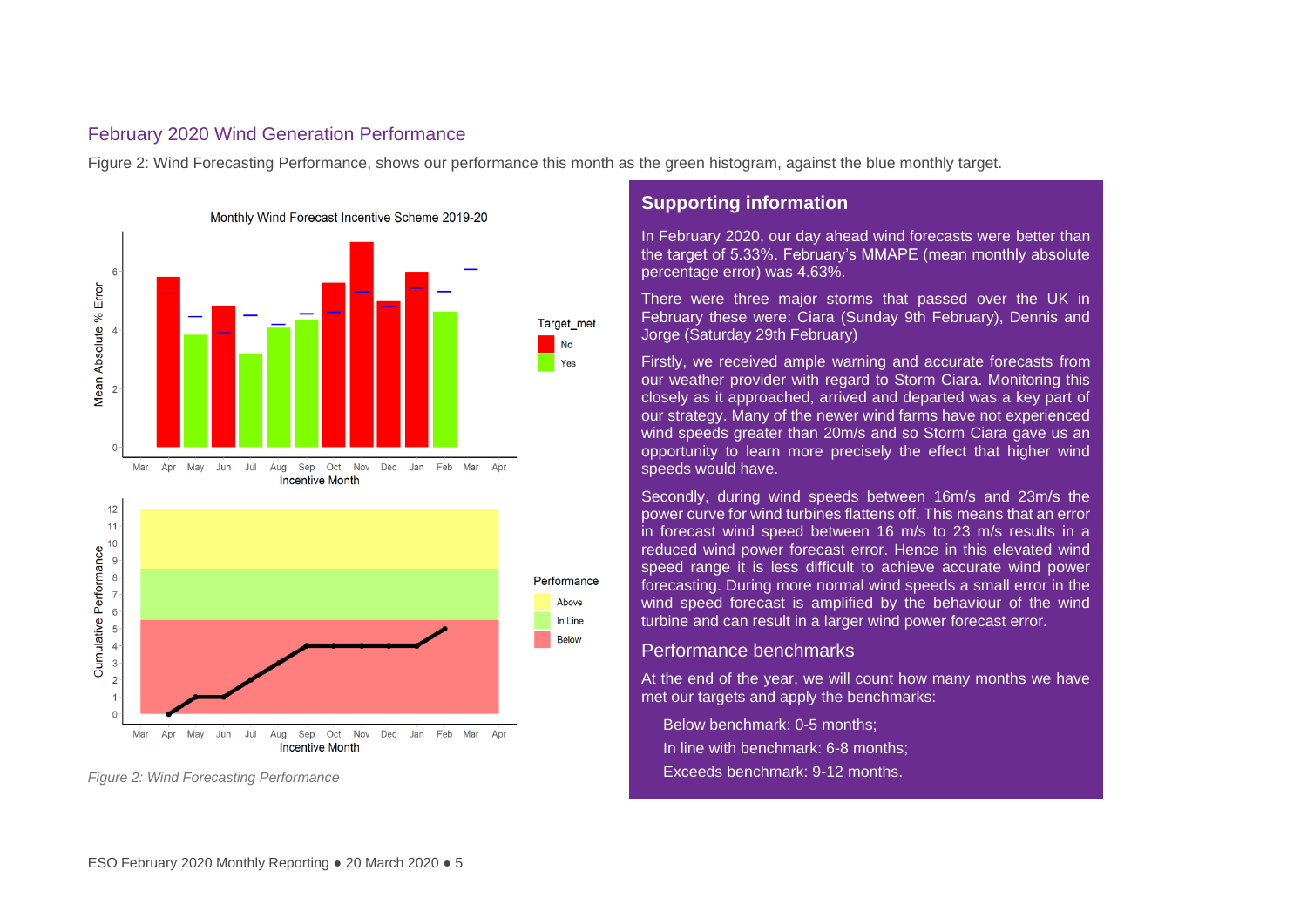# **Role 2 Facilitating Competitive Markets**

**Ensure the rules and processes for procuring balancing services maximise competition where possible and are simple, fair and transparent Promote competition in wholesale and capacity markets**

## **Metric 9 – Month ahead forecast vs outturn monthly BSUoS**

February 2020 Performance

<span id="page-6-0"></span>

| <b>Month</b>  | <b>Actual</b> | <b>Month-ahead</b><br><b>Forecast</b> | <b>APE</b> | <b>APE&gt;20%</b> | <b>APE&lt;10%</b> |
|---------------|---------------|---------------------------------------|------------|-------------------|-------------------|
| April-19      | 2.87          | 3.02                                  | 0.05       | $\overline{0}$    | $\overline{1}$    |
| <b>May-19</b> | 2.48          | 3.12                                  | 0.26       |                   | $\overline{0}$    |
| June-19       | 3.39          | 3.07                                  | 0.09       |                   |                   |
| July-19       | 2.75          | 3.23                                  | 0.18       | $\mathbf 0$       | $\mathbf 0$       |
| <b>Aug-19</b> | 3.99          | 3.34                                  | 0.16       | $\mathbf 0$       | $\mathbf 0$       |
| Sept-19       | 3.94          | 3.71                                  | 0.06       |                   |                   |
| <b>Oct-19</b> | 3.86          | 4.02                                  | 0.04       |                   |                   |
| <b>Nov-19</b> | 2.55          | 3.52                                  | 0.38       |                   | $\overline{0}$    |
| <b>Dec-19</b> | 3.57          | 3.18                                  | 0.11       | $\overline{0}$    | $\mathbf 0$       |
| $Jan-20$      | 3.86          | 2.98                                  | 0.23       |                   | $\overline{0}$    |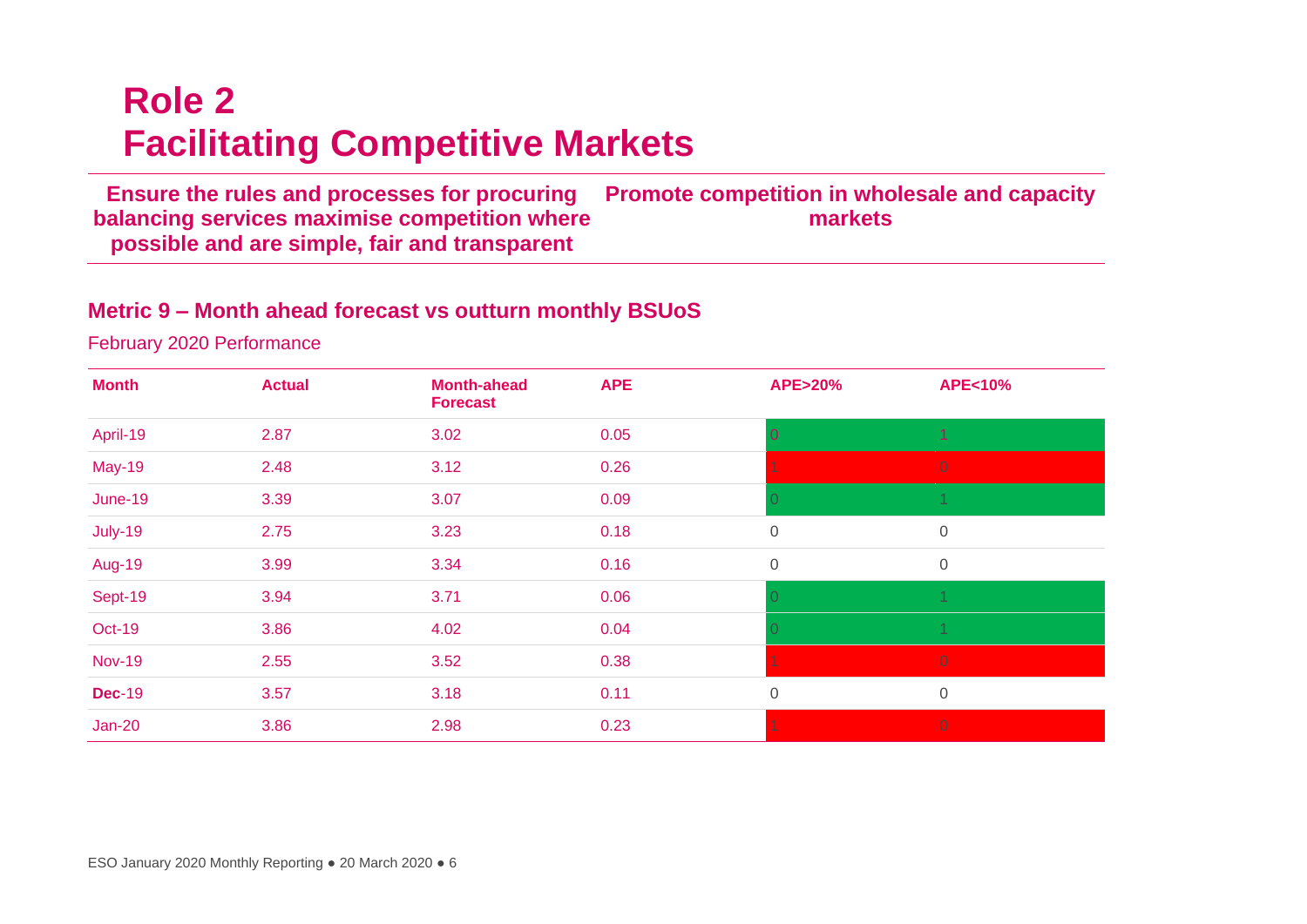| $F_0h_2$<br>- 60 | $\sim$ |  | ാറു |  |  |  |
|------------------|--------|--|-----|--|--|--|
|------------------|--------|--|-----|--|--|--|

*Table 3: Month ahead forecast vs. outturn BSUoS (£/MWh) November 2019 Performance*

#### Performance benchmarks

**Exceeds benchmark:** Exceeding is meeting baseline performance and five or more forecasts less than 10% APE.

**In line with benchmark:** Of the 12 forecasts over a financial year, baseline performance is less than five forecasts above 20% APE.

**Below benchmark:** five or more forecasts above 20% APE.



## **Supporting information**

Balancing costs and therefore BSUoS levels were high in February driven by high levels of wind generation and extreme weather conditions. The Western Link HVDC was unavailable for the early part of the month, however this was foreseen at the time of producing the monthly BSUoS forecast. There were several planned outages in February, but the expected constraints were intensified by network faults leading to very high constraint costs.

*Figure 3: Monthly BSUoS forecasting performance*

<sup>7</sup> The accurate number is 0.197.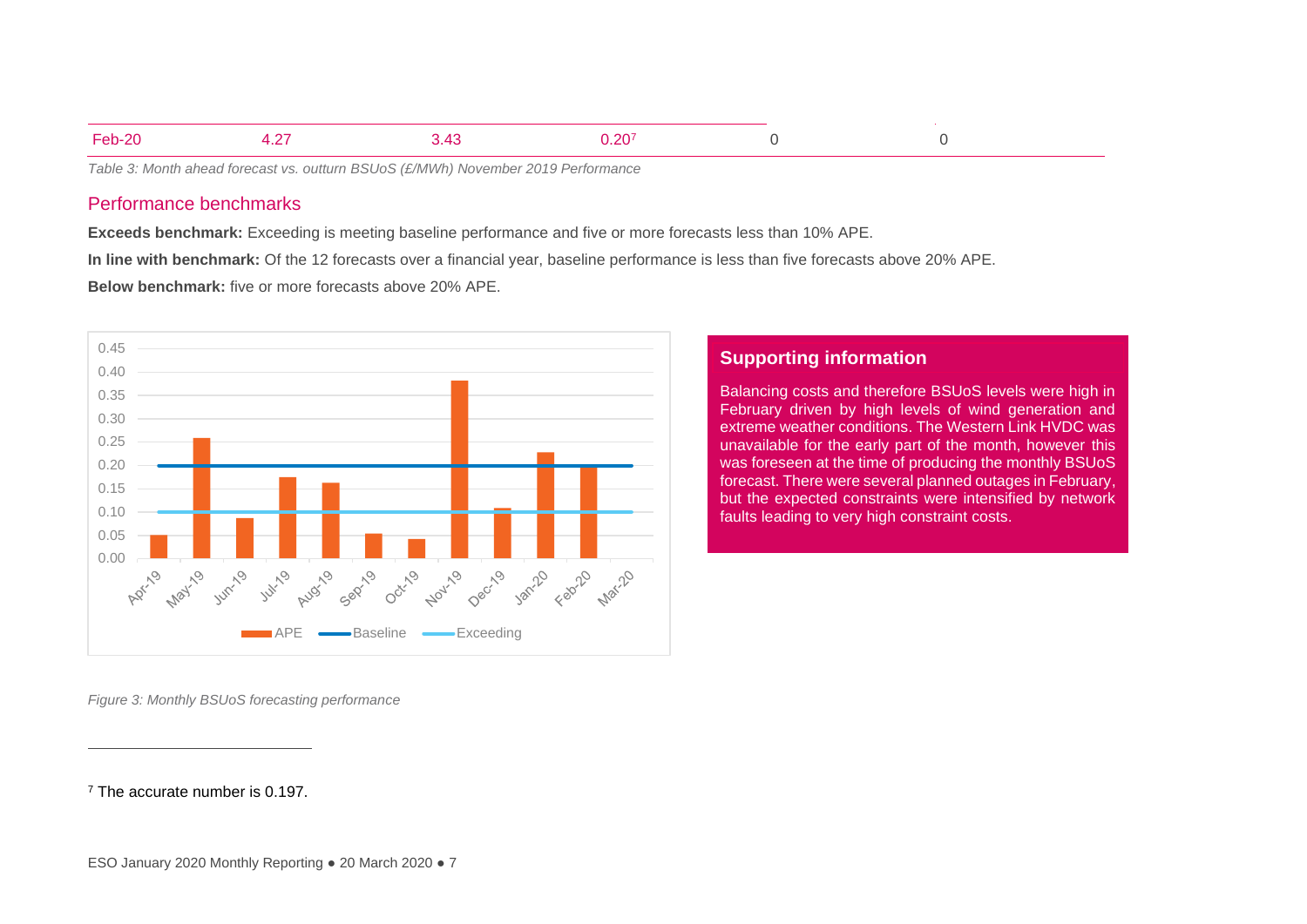### **Notable events this month**

#### **Dynamic Containment Webinar**

On 20 February, we hosted a webinar for Dynamic Containment to introduce the product and engage with the market. Dynamic Containment is designed to operate post-fault, i.e. for deployment after a significant frequency deviation in order to meet our most immediate need for faster-acting frequency response.

There were 163 providers in attendance at the webinar. We presented an information pack explaining our operability requirements and our proposal for the product. We took lessons learnt from the audio issues during the Q&A section and will improve our customer experience in the next event. We received the following comments in the feedback survey:

"Attended the webinar and found it fairly useful."

"I appreciate you had audio issues, but the main presentation came across fine and was interesting – thanks."

"We very much appreciate NGESO's participation and engagement with industry."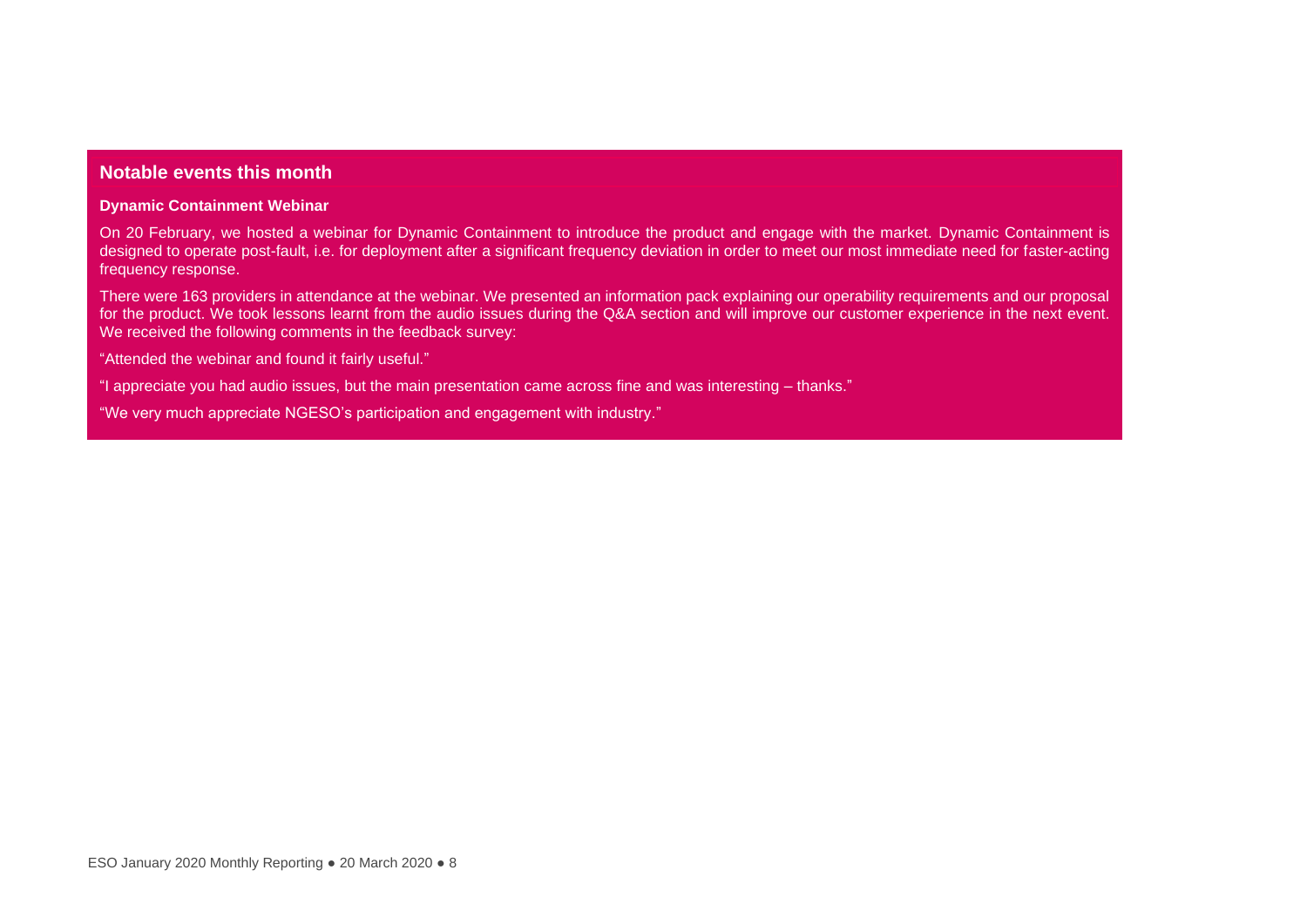# **Roles 3 & 4 Facilitating whole system outcomes and supporting competition in networks**

**Coordinate across system boundaries to deliver efficient network planning and development Coordinate effectively to ensure efficient whole system operation and optimal use of resources Facilitate timely, efficient and competitive network investments**

## **Metric 11 – System access management**

<span id="page-9-0"></span>

### February 2020 Performance

*Figure 4: Number of outages delayed by > 1 hour, or cancelled, per 1000 outages* 

|            |      | Number of outages Outages delayed/cancelled |
|------------|------|---------------------------------------------|
| Apr        | 807  | $\overline{2}$                              |
| May        | 756  | 4                                           |
| Jun        | 753  | 7                                           |
| July       | 891  | 1                                           |
| Aug        | 678  | Λ                                           |
| Sep        | 879  | 2                                           |
| Oct        | 874  | 1                                           |
| <b>Nov</b> | 822  | $\Omega^8$                                  |
| Dec        | 525  | Λ                                           |
| Jan        | 513  | 0                                           |
| Feb        | 534  | 4                                           |
| YTD        | 8032 | 21                                          |

<sup>8</sup> Note: this number was corrected on 03 March 2020.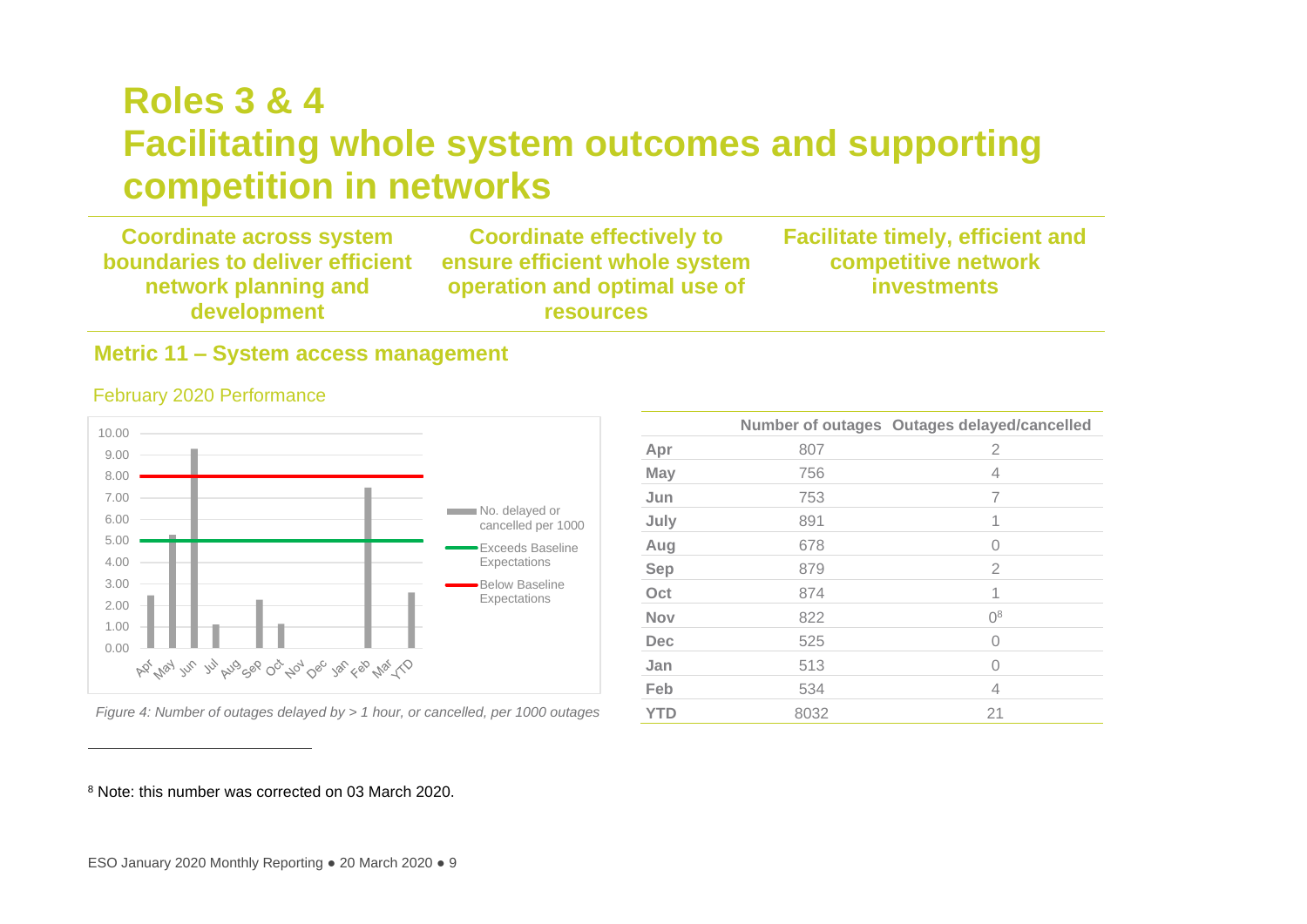## **Supporting information**

In February, we had an average of 2.61 outage cancellations per 1000 outages, which is classed as 'Exceeding Expectations'. There were two outages which were not released due to concerns over the constraint which was going to be created at the time of the outage. They have now been successfully released. The other two outages were delayed due to a substation reconfiguration that required modifying when the outage was requested by the TO. They were released with a minor delay.

We are consistently exceeding the benchmark, as our communication with our customers has improved and the outage plan is being optimised. Outages are effectively planned and therefore we are continuing to deliver greater access to the transmission system for our stakeholders and directly connected customers.

**Performance benchmarks**

**Exceeds benchmark:** Less than or equal to 5 per 1,000 outages

**In line with benchmark:** Between 5 and 8 per 1,000 outages

**Below benchmark:** More than 8 per 1,000 outages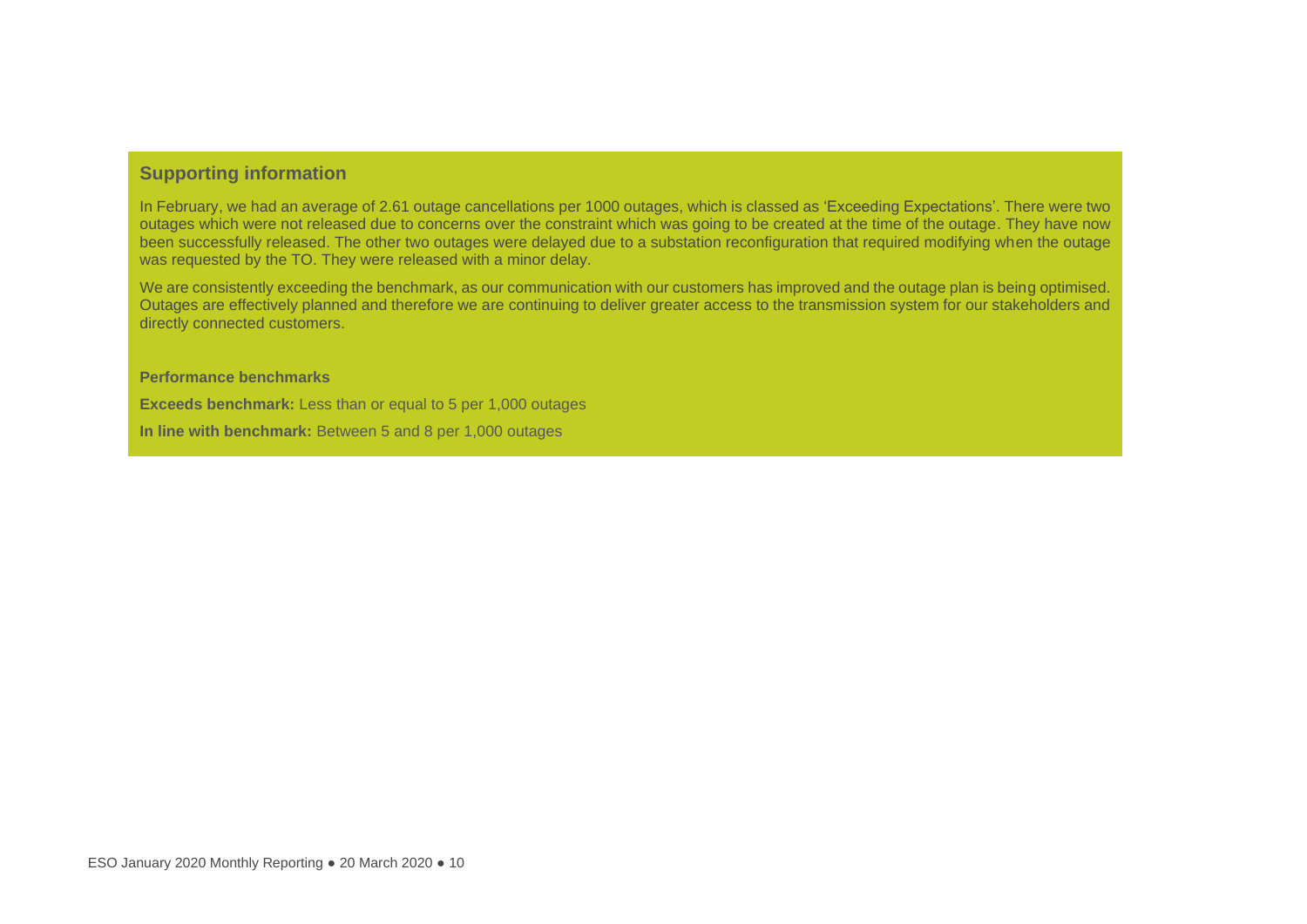## **Metric 13 – Connections agreement management**

## February 2020 Performance

| Number of<br>agreements that<br>need updating | Number of<br>agreements that<br>need updating<br>identified 9<br>months ago | Number of<br>agreements<br>updated within 9<br>months | Percentage of<br>agreements<br>updated within 9<br>months | <b>Status</b> |
|-----------------------------------------------|-----------------------------------------------------------------------------|-------------------------------------------------------|-----------------------------------------------------------|---------------|
| 3                                             |                                                                             | 3                                                     | 100%                                                      |               |

*Table 4: Connections agreement management performance*

#### Performance benchmarks

**2018-19 performance:** = 86%.

**Exceeds benchmark:** >90% of agreements to be updated within nine months of notification.

**In line with benchmark:** 80-90% of agreements to be updated within nine months of notification.

**Below benchmark:** < 80% of agreements to be updated within nine months of notification.

## **Supporting information**

.

The requirement to update connection agreements arises from a situation where new generation connects, and the ESO needs to amend its arrangements with existing generators connected in that region to ensure that it does not incur unnecessary balancing costs for consumers as a result of restricting generation.

We consider that nine months is a reasonable timeframe for updates of this type to be agreed with customers. So far, we have identified three agreements of this type, signed by the customer in April, July and November respectively. All agreements are within the nine-month timeframe.

We are working to identify where any further changes to connection agreements of this type are required.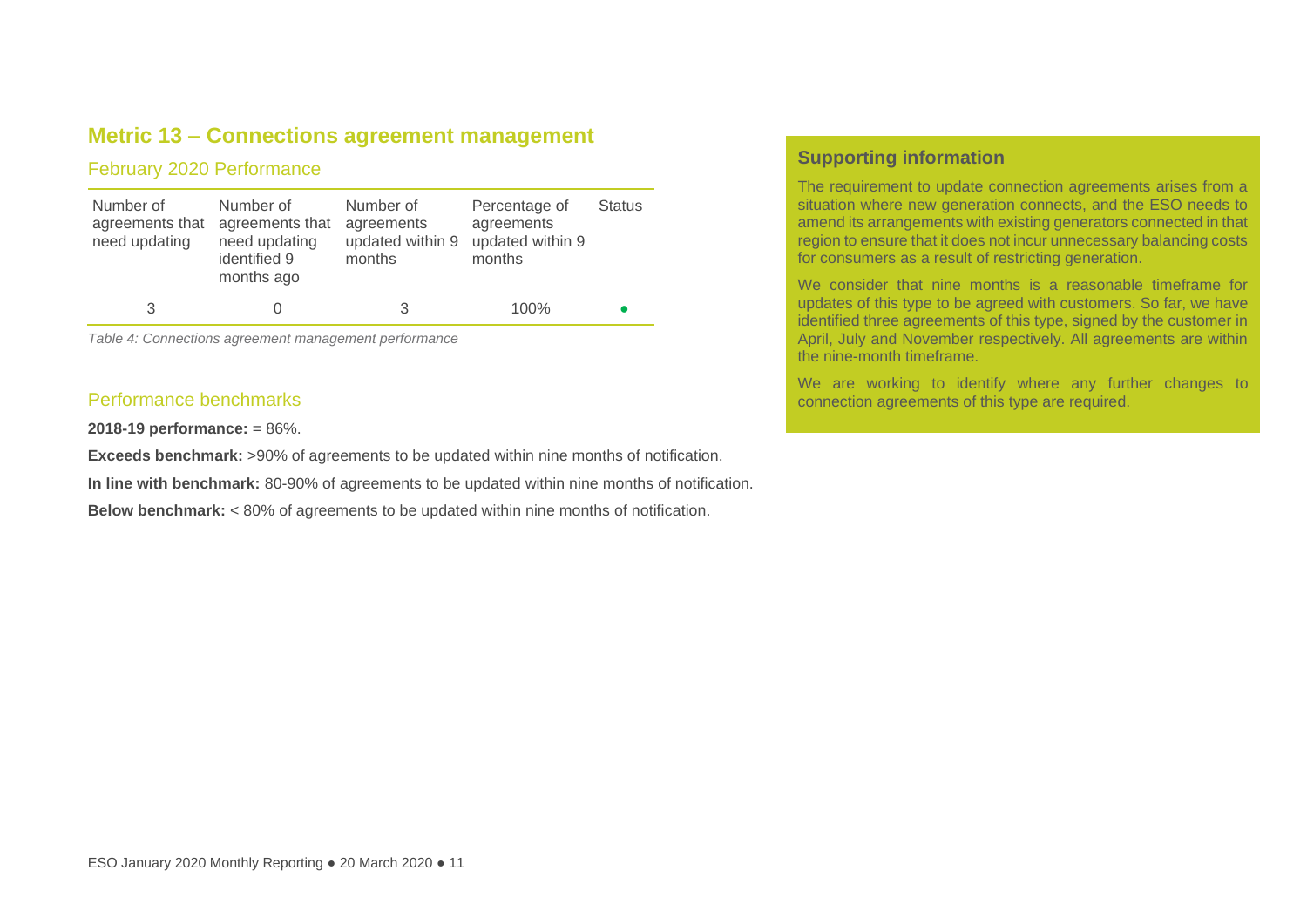## **Metric 14 – Right first time connection offers**

February 2020 Performance

| <b>Connections Offers</b>                                                                           | <b>Results</b> |
|-----------------------------------------------------------------------------------------------------|----------------|
| Year to date number of connections offers                                                           | 185            |
| Year to date ESO related reoffers                                                                   | 14             |
| Year to date percentage of Right First Time connections offers determined from ESO related reoffers | 92%            |

*Table 5: Connections re-offers data*



## **Supporting information**

In February, we processed 34 offers. There were no ESO related re-offers this month.

There has been an improvement in our performance compared to last month. Our year to date performance is now 92%.

**Performance benchmarks**

**2018-19 performance:** = 94%.

**Exceeds benchmark:** >95% of offers right first time. **In line with benchmark:** 95% of offers right first time.

**Below benchmark:** < 95% of offers right first time.

*Figure 5: Connections offers monthly performance*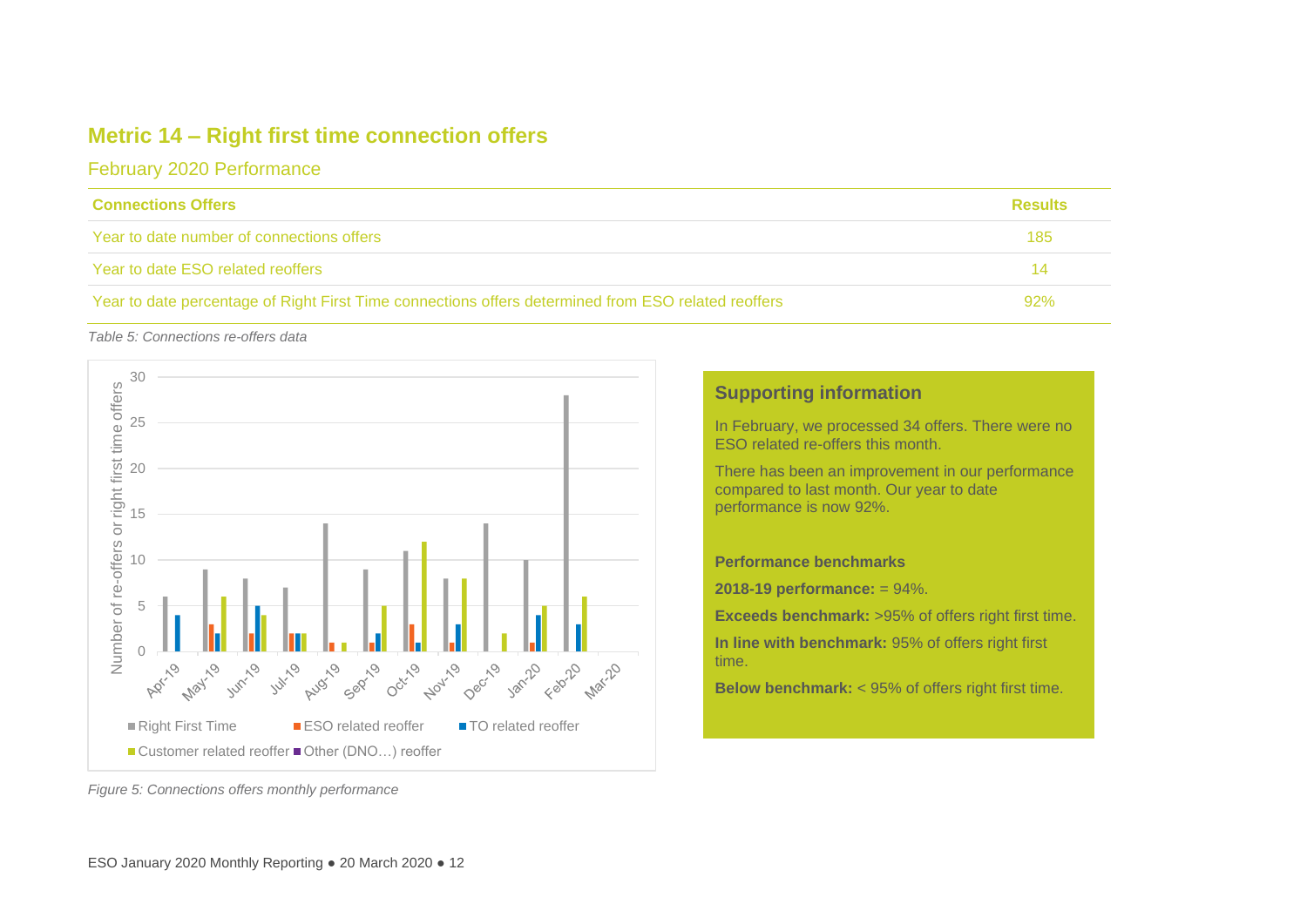## **Notable events this month**

#### **Early Network Competition**

In February we published our Phase 1 Update to Ofgem for Early Network Competition. Early Competition is where a need has been identified on the Transmission Network and at the design stage, competition can be introduced. By introducing competition at this early stage, we can help to drive consumer benefit through innovative solutions. Two models have been identified, Design Only (DO) and Design Build and Own (DBO), DO will be taken forward by the Innovation Team and the Early Competition Team will look at DBO. Over the next 12 months the Early Competition Team, consisting of ESO and KPMG employees, will work alongside stakeholders to collaboratively develop implementation plans for an end to end process. Co-creation with stakeholders will ensure barriers to entry are minimised and a level playing field created.

The Phase 1 update sets out the development of models to date and how we plan to deliver the Early Competition Plan.

We set up a webinar for the phase 1 update held in early March. This also set out how we plan to engage stakeholders in the development of the Early Competition Plan. The presentation can be accessed here: <https://uknationalgrid.webex.com/recordingservice/sites/uknationalgrid/recording/play/ed654bca5001438d94b8396a1d6457bf>

More information can be found here: [https://www.nationalgrideso.com/publications/network-options-assessment-noa/network-development](https://www.nationalgrideso.com/publications/network-options-assessment-noa/network-development-roadmap)[roadmap](https://www.nationalgrideso.com/publications/network-options-assessment-noa/network-development-roadmap) or by contacting: [.Box.earlycompetition@nationalgrideso.com.](mailto:Box.earlycompetition@nationalgrideso.com)

#### **ETYS and NOA Review Session**

On 4 February we held a review session with all three Transmission Owners. This session is held annually following the publications of ETYS and NOA. It allows us to collect group feedback post-process that provides a better understanding of what worked well and identify where improvements can be made.

We gathered a significant amount of data from this session. Some positive highlights include feedback on our newly designed NOA report with comments such as "the report is more visual" and "good use of interactivity". We also received constructive feedback on our data handover process through our System Requirement Forms. We intend to improve this by utilising Office 365 applications such as SharePoint, which will open a more collaborative approach. Our improvements will also increase the robustness of the process, validating the data as it is submitted.

Over the coming months, we will continue to work closely with our stakeholders to understand their needs and make any further improvements to the NOA and ETYS cycles.